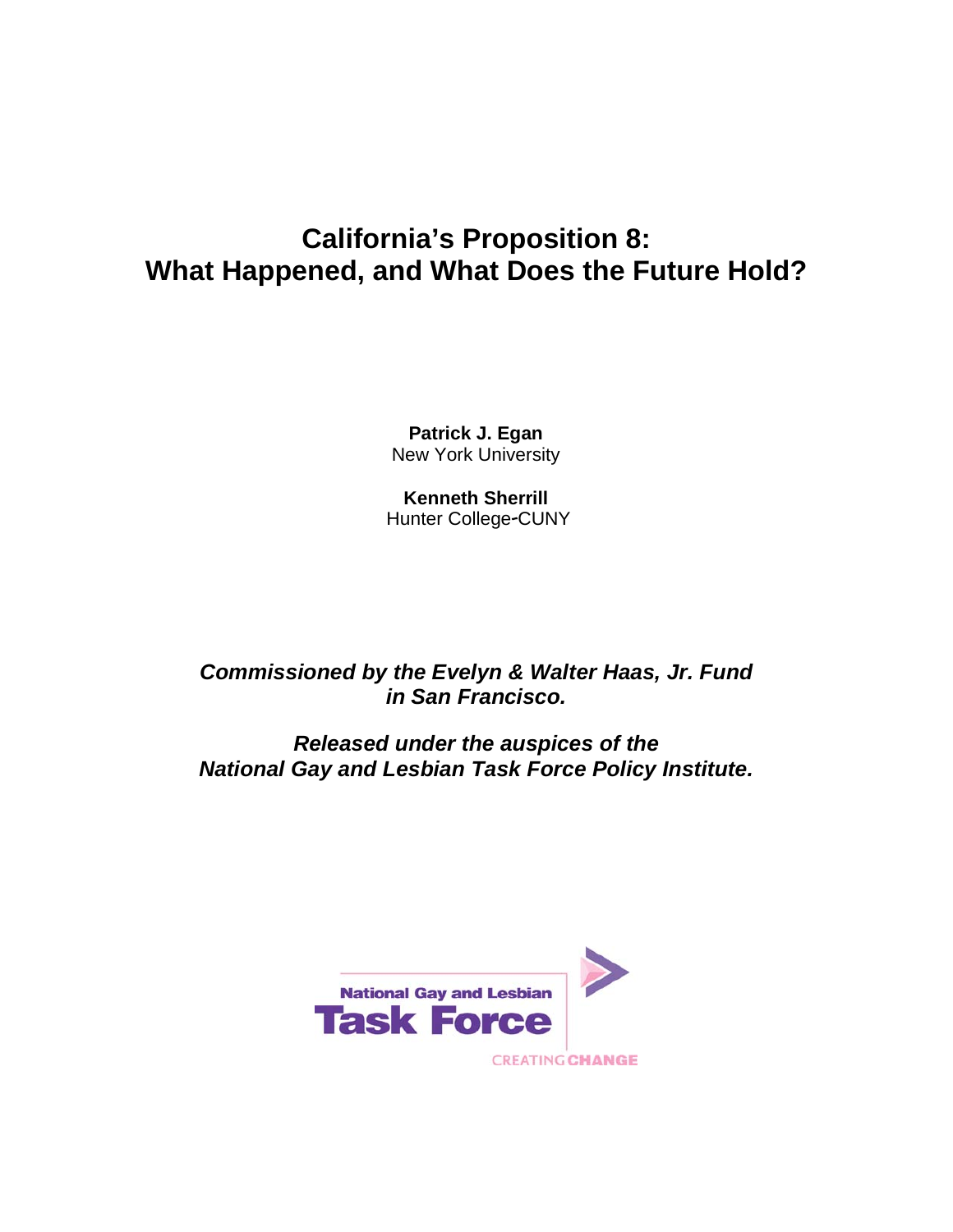# **California's Proposition 8: What Happened, and What Does the Future Hold?**

**Patrick J. Egan** New York University patrick.egan@nyu.edu

**Kenneth Sherrill**

Hunter College-CUNY kenneth.sherrill@hunter.cuny.edu

January 2009

© 2009 Patrick J. Egan and Kenneth Sherrill.

This report was commissioned by Evelyn & Walter Haas, Jr. Fund, a foundation whose mission includes the advancement of the civil rights of gays and lesbians. We gratefully acknowledge the foundation's support. We also acknowledge David Binder Research, which conducted the survey of California voters analyzed in this study, and Peter Frase and the Center for Urban Research at The Graduate Center, CUNY, which developed and analyzed precinct‐level data on the Proposition 8 vote. We remain fully responsible for the analysis and interpretation of results herein.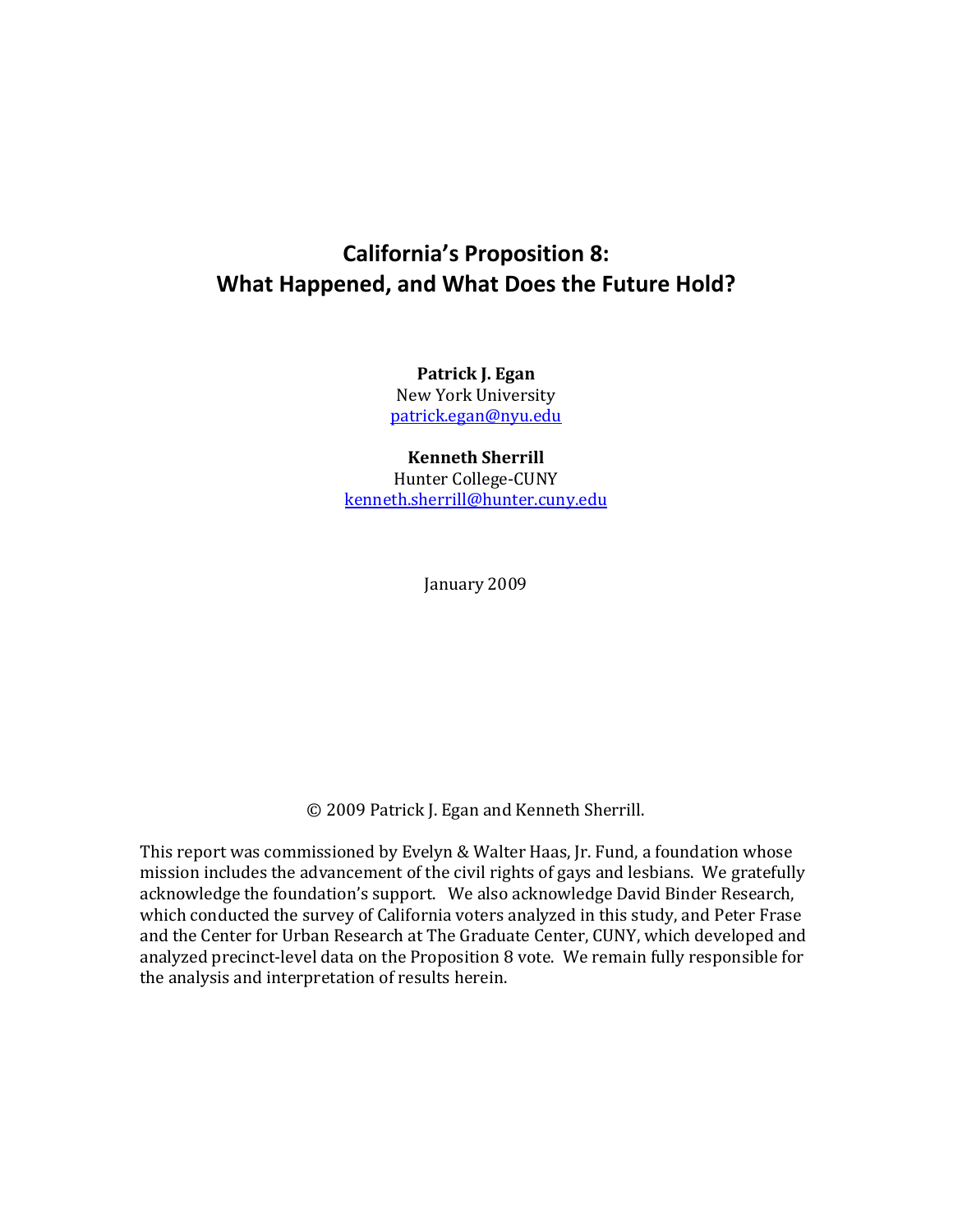# **California's Proposition 8: What Happened, and What Does the Future Hold?**

On November 4, 2008, California voters approved Proposition 8—which eliminated the right of same‐sex couples to marry—by a 52 to 48 percent margin. In this study, we examine three questions about this result using a new survey of California voters as well as precinct-level election returns and demographic data. First, we explore the characteristics of voters that were associated with support for and opposition to Proposition 8. We find that voters' party identification, ideology, religiosity and age had a much bigger impact on the vote than other voter characteristics. Second, we examine the African American vote for Proposition 8. We provide evidence showing that while African Americans supported Proposition 8 more than voters as a whole, they did not do so in the overwhelming numbers suggested by one exit poll. We show that black support for Proposition 8 can largely be explained by African Americans' higher levels of religiosity—a characteristic strongly associated with opposition to same‐sex marriage. Finally, we examine how Californians' opinions have shifted dramatically toward support of marriage equality over the short time between the Knight Initiative in 2000 and now, and explore the implications of this change for the future.

#### **PROPOSITION 8: EXPLAINING THE VOTE**

#### **• Voter support for Proposition 8 split most sharply along the lines of age, religiosity, and political views.**

Table 1 displays findings from a poll of California voters conducted by David Binder Research (DBR) between November 6<sup>th</sup> and 16<sup>th</sup>, 2008. The survey included 1,066 respondents selected at random from state voter registration lists, including an oversample of 266 African American, Latino, and Asian-American voters.<sup>1</sup> Participants were asked a series of questions about Proposition 8, as well as basic questions about their demographic background, religion, political views, and other characteristics. The sample in the DBR survey was limited to those who reported voting in the November 4 general election, and its margin of error was 3 percentage points (although the margin is greater for analyses of subgroups within the sample).

<sup>1</sup> Data are weighted to represent the demographic characteristics of California voters.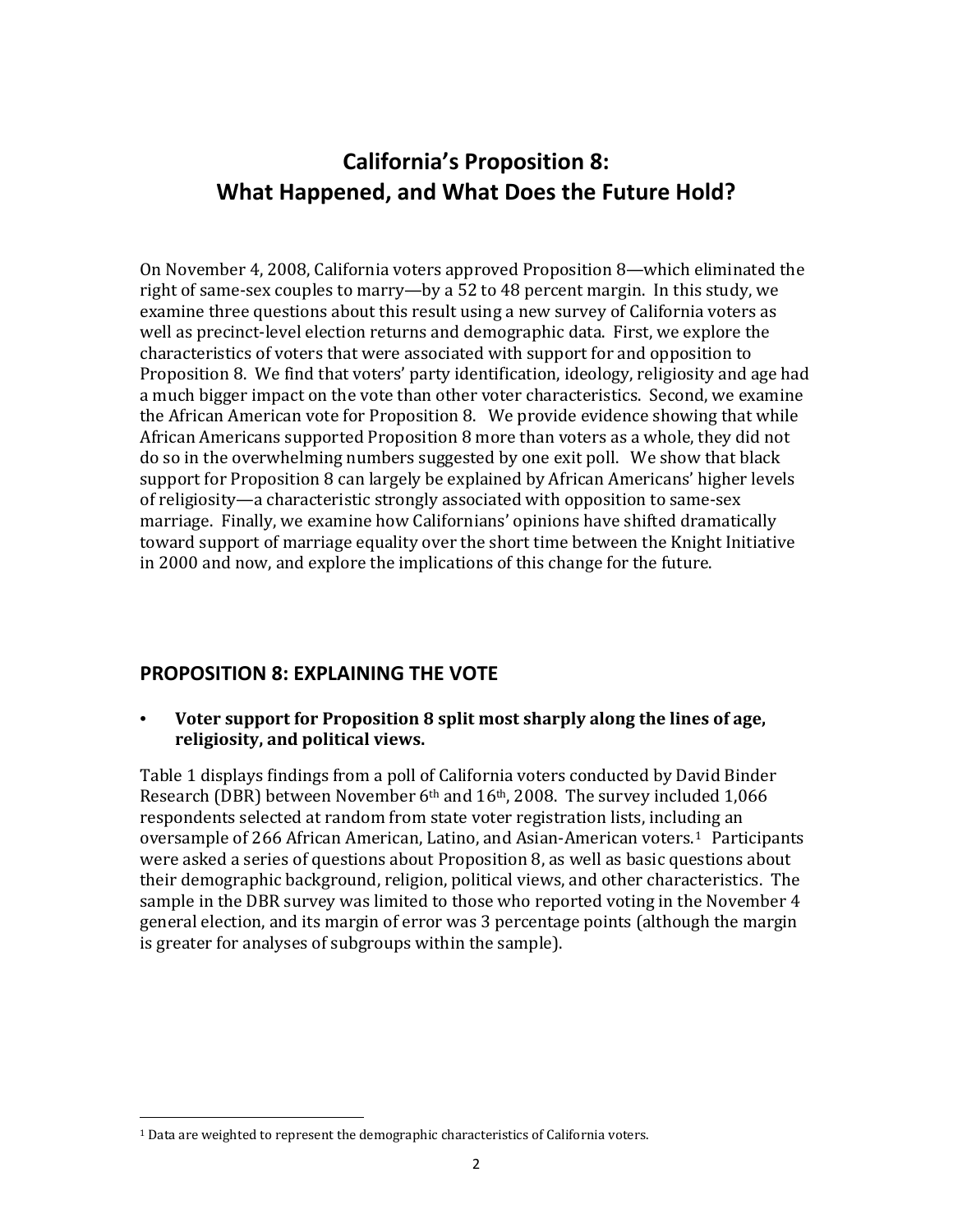| (% of<br>voters)                   |                                         | % voting "Yes"<br>on Proposition 8 |  |  |  |  |
|------------------------------------|-----------------------------------------|------------------------------------|--|--|--|--|
| <b>Total</b>                       |                                         | 52                                 |  |  |  |  |
| Sex                                |                                         |                                    |  |  |  |  |
| (46%)                              | Men                                     | 54                                 |  |  |  |  |
| (54%)                              | Women                                   | 49                                 |  |  |  |  |
| Age                                |                                         |                                    |  |  |  |  |
| (17%)                              | 18-29                                   | 45                                 |  |  |  |  |
| (21%)                              | 30-44                                   | 48                                 |  |  |  |  |
| (38%)                              | 45-64                                   | 47                                 |  |  |  |  |
| (23%)                              | $65+$                                   | 67                                 |  |  |  |  |
| Race/Ethnicity                     |                                         |                                    |  |  |  |  |
| (68%)                              | White                                   | 49                                 |  |  |  |  |
| (7%)                               | African American                        | 58                                 |  |  |  |  |
| (14%)                              | Latino/Hispanic                         | 59                                 |  |  |  |  |
| (7%)                               | Asian                                   | 48                                 |  |  |  |  |
|                                    | <b>Attendance of Religious Services</b> |                                    |  |  |  |  |
| (45%)                              | weekly                                  | 70                                 |  |  |  |  |
| (12%)                              | monthly                                 | 48                                 |  |  |  |  |
| (14%)                              | holidays and special occasions          | 44                                 |  |  |  |  |
| (29%)                              | hardly ever                             | 30                                 |  |  |  |  |
| <b>Party Identification</b>        |                                         |                                    |  |  |  |  |
| (45%)                              | Democratic                              | 30                                 |  |  |  |  |
| (18%)                              | Independent                             | 53                                 |  |  |  |  |
| (34%)                              | Republican                              | 81                                 |  |  |  |  |
|                                    | <b>Political Ideology</b>               |                                    |  |  |  |  |
| (37%)                              | Liberal                                 | 22                                 |  |  |  |  |
| (27%)                              | Moderate                                | 51                                 |  |  |  |  |
| (36%)                              | Conservative                            | 82                                 |  |  |  |  |
| Have Lesbian/Gay Family or Friends |                                         |                                    |  |  |  |  |
| (26%)                              | No                                      | 60                                 |  |  |  |  |
| (74%)                              | Yes                                     | 49                                 |  |  |  |  |

### **Table 1. The Vote on Proposition 8**

*Source: DBR Survey of California Voters for Equality California, November 6‐16, 2008*

As shown in Table 1, conservatives and Republicans were the most likely to support Proposition 8: 82% of conservatives and 81% of Republicans voted in favor of the measure. People who attended religious services weekly (70%) and those over age 65 (67%) also approved Proposition 8 by substantial majorities. Men were slightly more likely to support Proposition 8 (by 54%) than women (49%). Majorities of those under age 65 opposed Proposition 8. African American and Latino voters supported Proposition 8 to a greater degree, 58% and 59% respectively, than did whites and Asians. According to this survey, blacks' support for the ballot measure was much lower than reported by Election Day exit polls. (An extensive discussion about this issue appears later in this report.)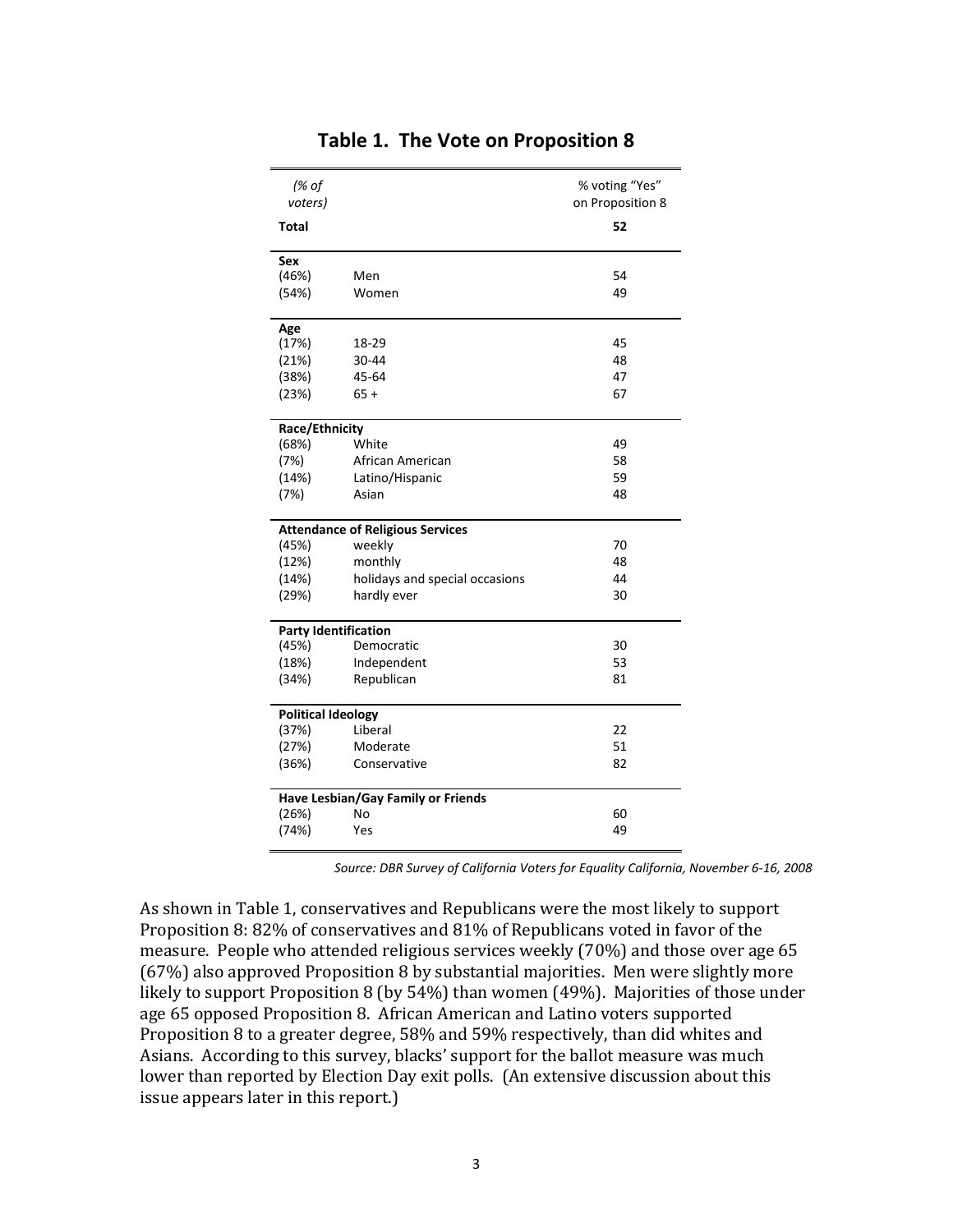The vote on Proposition 8 was polarized to a remarkable degree along the lines of party identification, ideology, and religiosity. The largest divide—fully 60 percentage points—was between conservatives and liberals (82‐22). A similarly large gap (51 points) existed between Republicans and Democrats. By a commonly used measure of religiosity—frequency of attendance at religious services—the most religious (those attending services weekly) favored Proposition 8 by 40 percentage points more than the least religious (those who hardly ever attend services).

Three‐quarters of California voters reported knowing having friends or family members who are lesbian or gay.<sup>2</sup> Fifty-one percent of these voters cast ballots against Proposition 8. Among those who do not know any gay people very well, 60% supported the amendment and  $40\%$  opposed it.<sup>3</sup>

#### **• Significant differences between population groups remain after controlling for all voter characteristics.**

One question that arises after examining Table 1 is whether the differences seen between population groups persist after holding all other voter characteristics constant. We answer this question with the multivariate analyses shown in Table 2, which assess the extent to which voter characteristics had independent associations with the vote on Proposition 8 after controlling for other variables. The numbers in the table are estimates of the difference in the proportion voting "yes" on Proposition 8 among groups in the electorate. Four successive models are estimated, each including additional variables. Entries in the table that are marked with asterisks (\*) identify voter characteristics that were significantly associated with the vote on Proposition 8 after controlling for the other variables in each model.

As shown in Table 2, most of the differences found among population groups in Table 1 persist in the multivariate context. Across all models, men, older voters, the more religious, Republicans, and conservatives were all significantly more likely to support Proposition 8 than women, younger voters, the less religious, Democrats and liberals.

 $\overline{a}$ 2 Personal knowledge of lesbians and gays was measured with the question "Do you have any friends, family members, or people you know well who are lesbian or gay, or in a same-sex couple?"

<sup>3</sup> One additional variable—education—has been found to be strongly associated with support for same‐sex marriage (see, e.g., Egan, Persily & Wallsten 2008). Unfortunately, the DBR survey did not include a question about respondents' education levels and so we are unable to analyze the relationship between this variable and support for Proposition 8.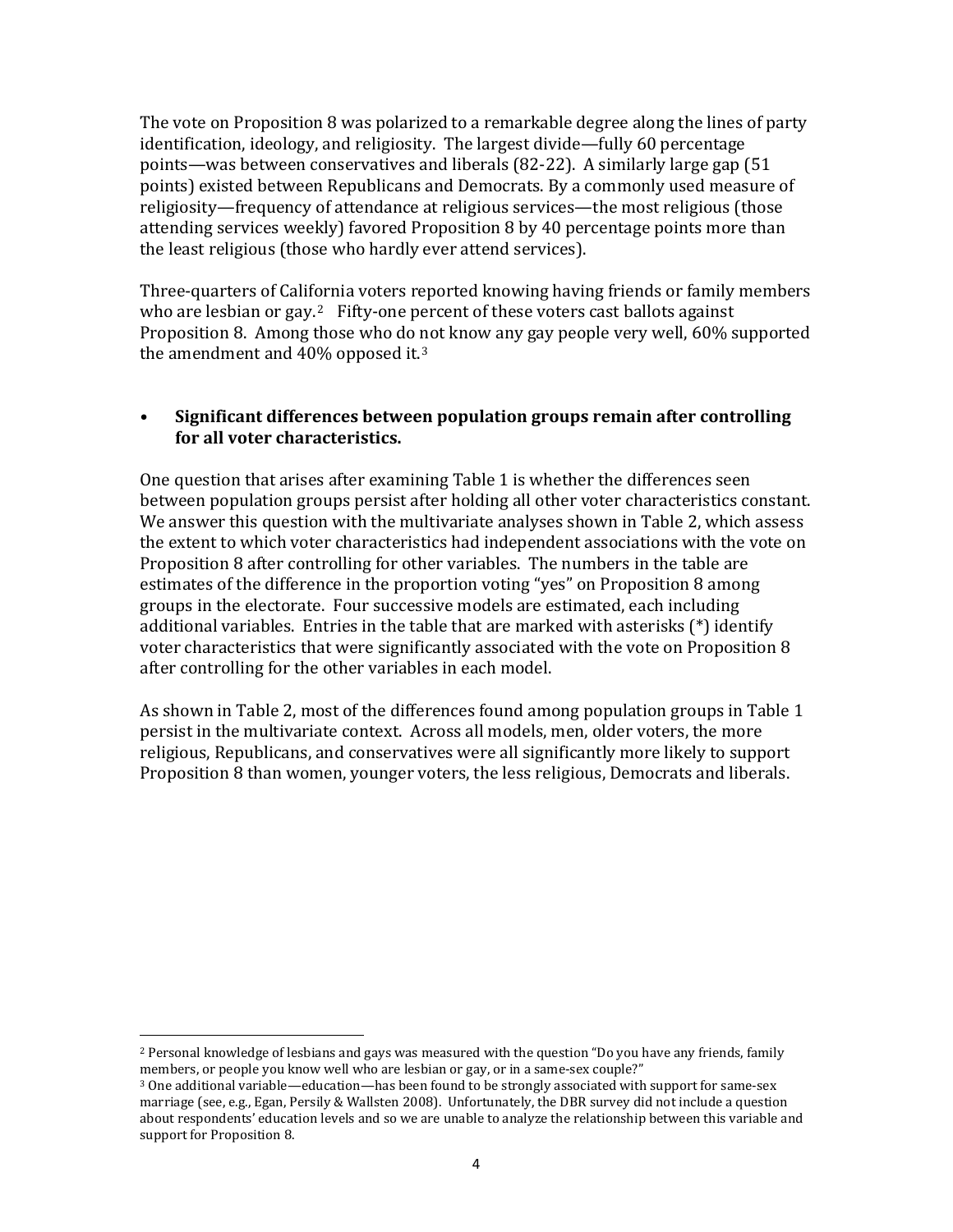| <b>Variable</b>                                                                                                                                                                                                                                                                                                                                                                                                                                                                                                                                                                                                                                                                                                                                                                                                                                                              | T      | $\mathbf{I}$ | $\mathbf{III}$ | IV     |
|------------------------------------------------------------------------------------------------------------------------------------------------------------------------------------------------------------------------------------------------------------------------------------------------------------------------------------------------------------------------------------------------------------------------------------------------------------------------------------------------------------------------------------------------------------------------------------------------------------------------------------------------------------------------------------------------------------------------------------------------------------------------------------------------------------------------------------------------------------------------------|--------|--------------|----------------|--------|
| gender comparison category: female                                                                                                                                                                                                                                                                                                                                                                                                                                                                                                                                                                                                                                                                                                                                                                                                                                           |        |              |                |        |
| male                                                                                                                                                                                                                                                                                                                                                                                                                                                                                                                                                                                                                                                                                                                                                                                                                                                                         | $.12*$ | $.14*$       | $.13*$         | $.11*$ |
| race/ethnicity comparison category: white                                                                                                                                                                                                                                                                                                                                                                                                                                                                                                                                                                                                                                                                                                                                                                                                                                    |        |              |                |        |
| African American                                                                                                                                                                                                                                                                                                                                                                                                                                                                                                                                                                                                                                                                                                                                                                                                                                                             | .08    | .02          | .01            | $.25*$ |
| Latino                                                                                                                                                                                                                                                                                                                                                                                                                                                                                                                                                                                                                                                                                                                                                                                                                                                                       | $.10*$ | .07          | .07            | $.24*$ |
| Asian                                                                                                                                                                                                                                                                                                                                                                                                                                                                                                                                                                                                                                                                                                                                                                                                                                                                        | .00.   | .00.         | $-.02$         | .02    |
| mixed/other                                                                                                                                                                                                                                                                                                                                                                                                                                                                                                                                                                                                                                                                                                                                                                                                                                                                  | $-.10$ | $-12$        | $-.12$         | $-.08$ |
| age comparison category: age 50-64<br>18-29<br>$-0.08$<br>$-0.06$<br>$-0.06$<br>$-0.08$<br>$-.11*$<br>$-.11*$<br>$-.21*$<br>30-39<br>$-.10$<br>40-49<br>.04<br>.02<br>.02<br>$-.10$<br>$.21*$<br>$.21*$<br>$.20*$<br>$.14*$<br>$65+$<br>frequency of attendance of religious services<br>comparison category: attend monthly<br>$.26*$<br>$.26*$<br>$.22*$<br>weekly or more often<br>holidays only<br>$-.01$<br>.00<br>.06<br>$-.13*$<br>$-.12*$<br>hardly ever<br>$-.06$<br>personal knowledge of gays and lesbians<br>comparison category: have gay friends or family<br>no gay friends or family<br>$.08*$<br>.02<br>party identification comparison category: Independent<br>$.15*$<br>Republican<br>$-.23*$<br>Democratic<br>ideology comparison category: moderate<br>conservative<br>$.20*$<br>$-.22*$<br>liberal<br>sample size<br>1,052<br>1,052<br>1,052<br>1,052 |        |              |                |        |
|                                                                                                                                                                                                                                                                                                                                                                                                                                                                                                                                                                                                                                                                                                                                                                                                                                                                              |        |              |                |        |
|                                                                                                                                                                                                                                                                                                                                                                                                                                                                                                                                                                                                                                                                                                                                                                                                                                                                              |        |              |                |        |
|                                                                                                                                                                                                                                                                                                                                                                                                                                                                                                                                                                                                                                                                                                                                                                                                                                                                              |        |              |                |        |
|                                                                                                                                                                                                                                                                                                                                                                                                                                                                                                                                                                                                                                                                                                                                                                                                                                                                              |        |              |                |        |
|                                                                                                                                                                                                                                                                                                                                                                                                                                                                                                                                                                                                                                                                                                                                                                                                                                                                              |        |              |                |        |
|                                                                                                                                                                                                                                                                                                                                                                                                                                                                                                                                                                                                                                                                                                                                                                                                                                                                              |        |              |                |        |
|                                                                                                                                                                                                                                                                                                                                                                                                                                                                                                                                                                                                                                                                                                                                                                                                                                                                              |        |              |                |        |
|                                                                                                                                                                                                                                                                                                                                                                                                                                                                                                                                                                                                                                                                                                                                                                                                                                                                              |        |              |                |        |
|                                                                                                                                                                                                                                                                                                                                                                                                                                                                                                                                                                                                                                                                                                                                                                                                                                                                              |        |              |                |        |
|                                                                                                                                                                                                                                                                                                                                                                                                                                                                                                                                                                                                                                                                                                                                                                                                                                                                              |        |              |                |        |
|                                                                                                                                                                                                                                                                                                                                                                                                                                                                                                                                                                                                                                                                                                                                                                                                                                                                              |        |              |                |        |
|                                                                                                                                                                                                                                                                                                                                                                                                                                                                                                                                                                                                                                                                                                                                                                                                                                                                              |        |              |                |        |
|                                                                                                                                                                                                                                                                                                                                                                                                                                                                                                                                                                                                                                                                                                                                                                                                                                                                              |        |              |                |        |
|                                                                                                                                                                                                                                                                                                                                                                                                                                                                                                                                                                                                                                                                                                                                                                                                                                                                              |        |              |                |        |
|                                                                                                                                                                                                                                                                                                                                                                                                                                                                                                                                                                                                                                                                                                                                                                                                                                                                              |        |              |                |        |
|                                                                                                                                                                                                                                                                                                                                                                                                                                                                                                                                                                                                                                                                                                                                                                                                                                                                              |        |              |                |        |
|                                                                                                                                                                                                                                                                                                                                                                                                                                                                                                                                                                                                                                                                                                                                                                                                                                                                              |        |              |                |        |
|                                                                                                                                                                                                                                                                                                                                                                                                                                                                                                                                                                                                                                                                                                                                                                                                                                                                              |        |              |                |        |
|                                                                                                                                                                                                                                                                                                                                                                                                                                                                                                                                                                                                                                                                                                                                                                                                                                                                              |        |              |                |        |
|                                                                                                                                                                                                                                                                                                                                                                                                                                                                                                                                                                                                                                                                                                                                                                                                                                                                              |        |              |                |        |
| % of votes correctly predicted by model                                                                                                                                                                                                                                                                                                                                                                                                                                                                                                                                                                                                                                                                                                                                                                                                                                      | 58%    | 66%          | 66%            | 76%    |
|                                                                                                                                                                                                                                                                                                                                                                                                                                                                                                                                                                                                                                                                                                                                                                                                                                                                              |        |              |                |        |

### **Table 2. Multivariate Analysis of the Vote on Proposition 8**

Cell entries are first differences derived from probit analyses. They are estimates of the difference in the probability of supporting Proposition 8 between voters in the specified category and those in the variable's comparison category. Coefficients marked with asterisks (\*) indicate categories estimated to be significantly different from the comparison category with at least 95% confidence. Comparison categories are the variables' modes (in the case of gender, race/ethnicity, and knowledge of gays and lesbians) or medians (in the case of age, attendance of religious services, party identification, and ideology).

*Source: DBR Survey of California Voters for Equality California, November 6‐16, 2008*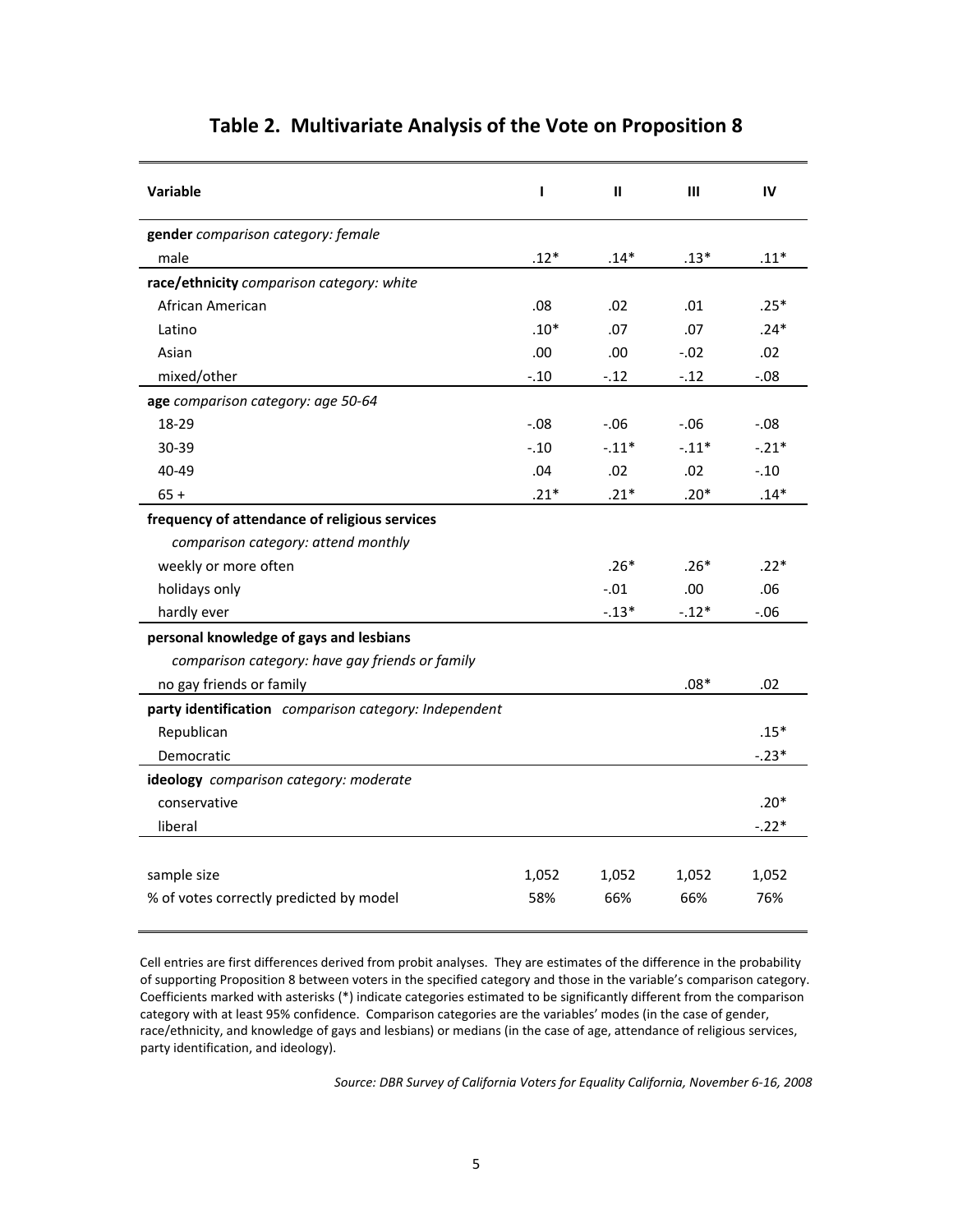Two variables are exceptions in that their effects do not persist across all of the models: (1) race and ethnicity, and (2) personal knowledge of gays and lesbians. The analysis shows that African Americans and Latinos were stronger supporters of Proposition 8 than other groups (Model I), but not to a significant degree after controlling for religiosity (Models II and III). That is, much of the stronger support found for Proposition 8 among these groups is explained by their increased levels of attendance of religious services. The distinctiveness of blacks and Latinos re‐emerges once we control for party identification and ideology (Model IV). Personal knowledge of lesbians and gay men was significantly associated with opposition to Proposition 8 (Model III), but the effect of such knowledge disappears once we control for party identification and ideology (Model IV).

#### **• Party identification, political views, religiosity, and age contributed to the vote more than race, gender, or personal knowledge of gays and lesbians.**

In Table 3, we assess how important each voter characteristic was in contributing to the vote on Proposition 8. We do this by multiplying the estimated effect of each characteristic (the entries in Table 2, Model IV) by the percentage of voters with that characteristic. This measure thus accounts for both the prevalence of a characteristic and the strength of its association with the vote. For example, as shown on the top row of Table 3, 45.9 percent of California voters are male. In Table 2, Model IV we see that men were 11 percentage points more likely to vote "yes" on Proposition 8 than women. The contribution of the category of this variable to the ultimate result is therefore (.459  $x \cdot 11 = .049$ , or 4.9 percentage points. Thus the impact of gender was to affect the votes of 4.9 percent of Californians on Proposition 8. In variables with multiple categories, we sum up the magnitudes of these effects over the categories of each variable to calculate the percentage of votes that were affected by the variable.<sup>4</sup>

<sup>4</sup> These percentages are the share of votes predicted to change (in one direction or another) if the variable were to have no impact on how voters decided on Proposition 8. Equivalently, the figures are also the percentage of votes on Proposition 8 that would have shifted in one direction or another in the hypothetical circumstance where all voters shared the comparison category. This analysis is based on a measure called "level importance" described by Achen (1982).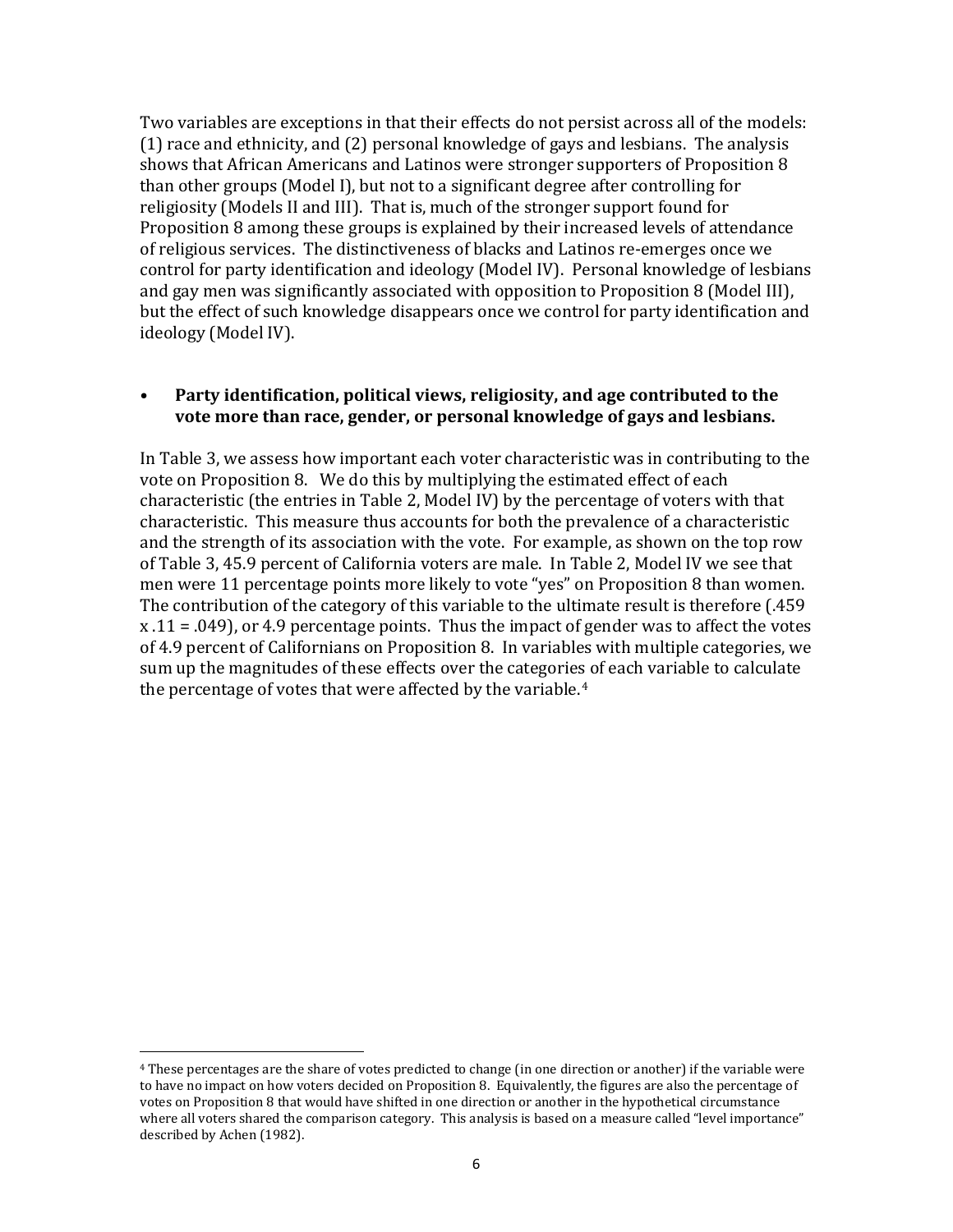| Variable                                              | direct<br>effect of<br>charact-<br>eristic<br>(A) | % of voters<br>with<br>charact-<br>eristic<br>(B) | % of<br>votes<br>affected<br>by<br>charact-<br>eristic<br>$ A \times B $ | $%$ of<br>votes<br>affected<br>by<br>variable |
|-------------------------------------------------------|---------------------------------------------------|---------------------------------------------------|--------------------------------------------------------------------------|-----------------------------------------------|
| gender comparison category: female                    |                                                   |                                                   |                                                                          |                                               |
| male                                                  | .11                                               | 45.9%                                             | 4.9%                                                                     | 4.9%                                          |
| race/ethnicity comparison category: white             |                                                   |                                                   |                                                                          |                                               |
| African American                                      | .25                                               | 7.0%                                              | 1.8%                                                                     |                                               |
| Latino                                                | .24                                               | 13.7%                                             | 3.3%                                                                     |                                               |
| Asian                                                 | .02                                               | 6.2%                                              | 0.1%                                                                     |                                               |
| mixed/other                                           | $-.08$                                            | 3.2%                                              | 0.3%                                                                     | 5.5%                                          |
| age comparison category: age 50-64                    |                                                   |                                                   |                                                                          |                                               |
| 18-29                                                 | $-0.08$                                           | 16.6%                                             | 1.3%                                                                     |                                               |
| 30-39                                                 | $-.21$                                            | 11.8%                                             | 2.4%                                                                     |                                               |
| 40-49                                                 | $-.10$                                            | 18.1%                                             | 1.8%                                                                     |                                               |
| $65 +$                                                | .14                                               | 22.6%                                             | 3.2%                                                                     | 8.7%                                          |
| frequency of attendance of religious services         |                                                   |                                                   |                                                                          |                                               |
| comparison category: attend monthly                   |                                                   |                                                   |                                                                          |                                               |
| weekly or more often                                  | .22                                               | 42.8%                                             | 9.5%                                                                     |                                               |
| holidays only                                         | .06                                               | 13.0%                                             | 0.7%                                                                     |                                               |
| hardly ever                                           | $-0.06$                                           | 27.5%                                             | 1.6%                                                                     | 11.8%                                         |
| personal knowledge of gays and lesbians               |                                                   |                                                   |                                                                          |                                               |
| comparison category: have gay friends or family       |                                                   |                                                   |                                                                          |                                               |
| no gay friends or family                              | .02                                               | 25.8%                                             | 0.6%                                                                     | 0.6%                                          |
| party identification comparison category: Independent |                                                   |                                                   |                                                                          |                                               |
| Republican                                            | .15                                               | 33.0%                                             | 4.8%                                                                     |                                               |
| Democratic                                            | $-23$                                             | 45.5%                                             | 10.3%                                                                    | 15.2%                                         |
| ideology comparison category: moderate                |                                                   |                                                   |                                                                          |                                               |
| conservative                                          | .20                                               | 34.0%                                             | 6.8%                                                                     |                                               |
| liberal                                               | $-.22$                                            | 35.4%                                             | 7.9%                                                                     | 14.6%                                         |

# **Table 3. Estimates of the Impact of Voter Characteristics on the Proposition 8 Vote**

*Source: DBR Survey of California Voters for Equality California, November 6‐16, 2008*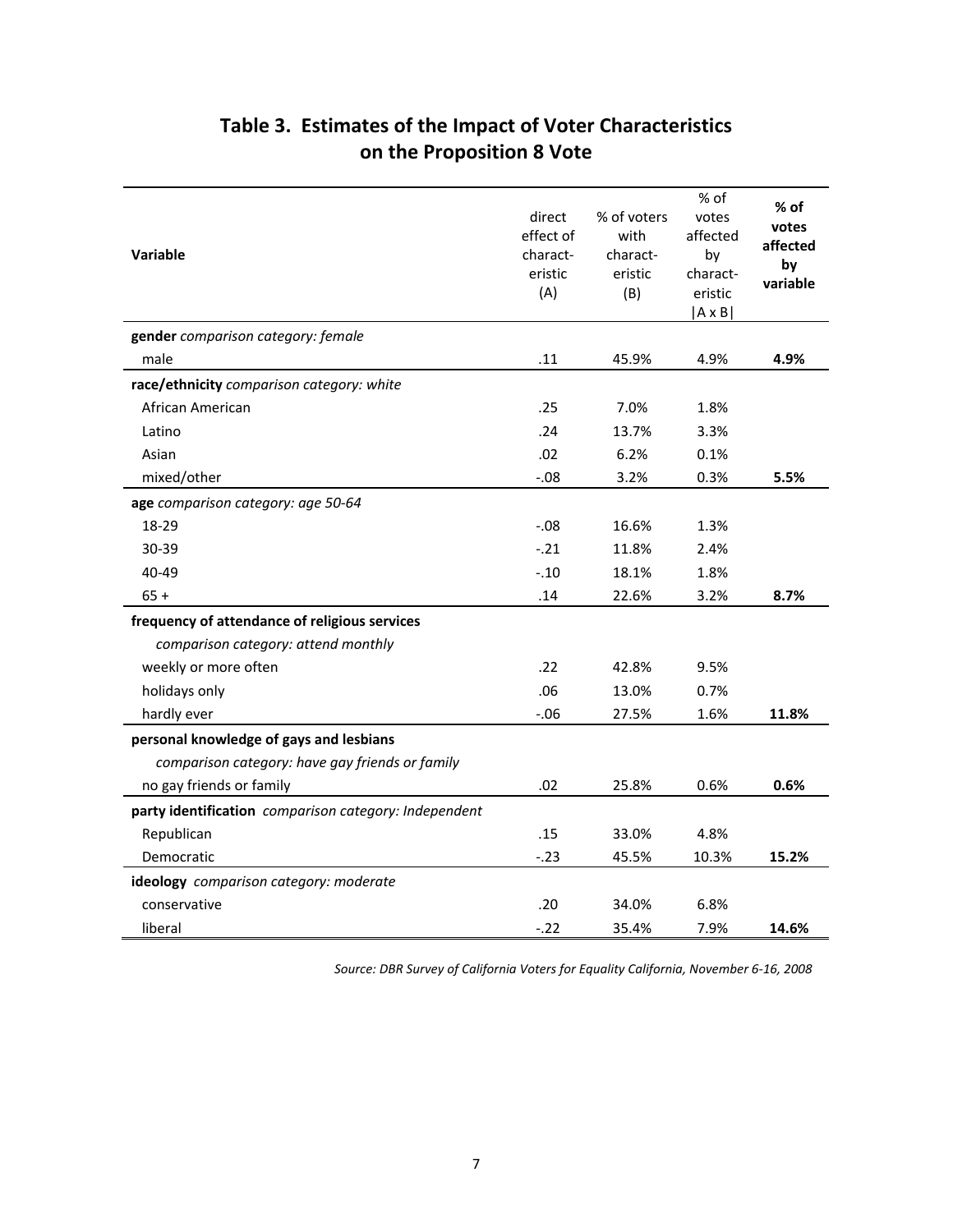Figure 1 displays the relative size of the impact of each variable on the vote. The lengths of the bars in Figure 1 correspond to the percentage of votes affected by each variable. As shown in this figure, party identification and ideology had substantial impacts on the ultimate result: the two variables each affected an estimated 15 percent of the vote, a contribution about three times the size of race and gender. Religiosity (which affected the votes of 12 percent of Californians) and age (9 percent) also had substantial effects. Despite the intense attention placed on race and ethnicity as factors in determining the vote on Proposition 8, this variable only affected about six percent of the total vote.



### **Figure 1. The Impact of Voter Characteristics on the Proposition 8 Vote**

*Source: Calculations in Table 3.*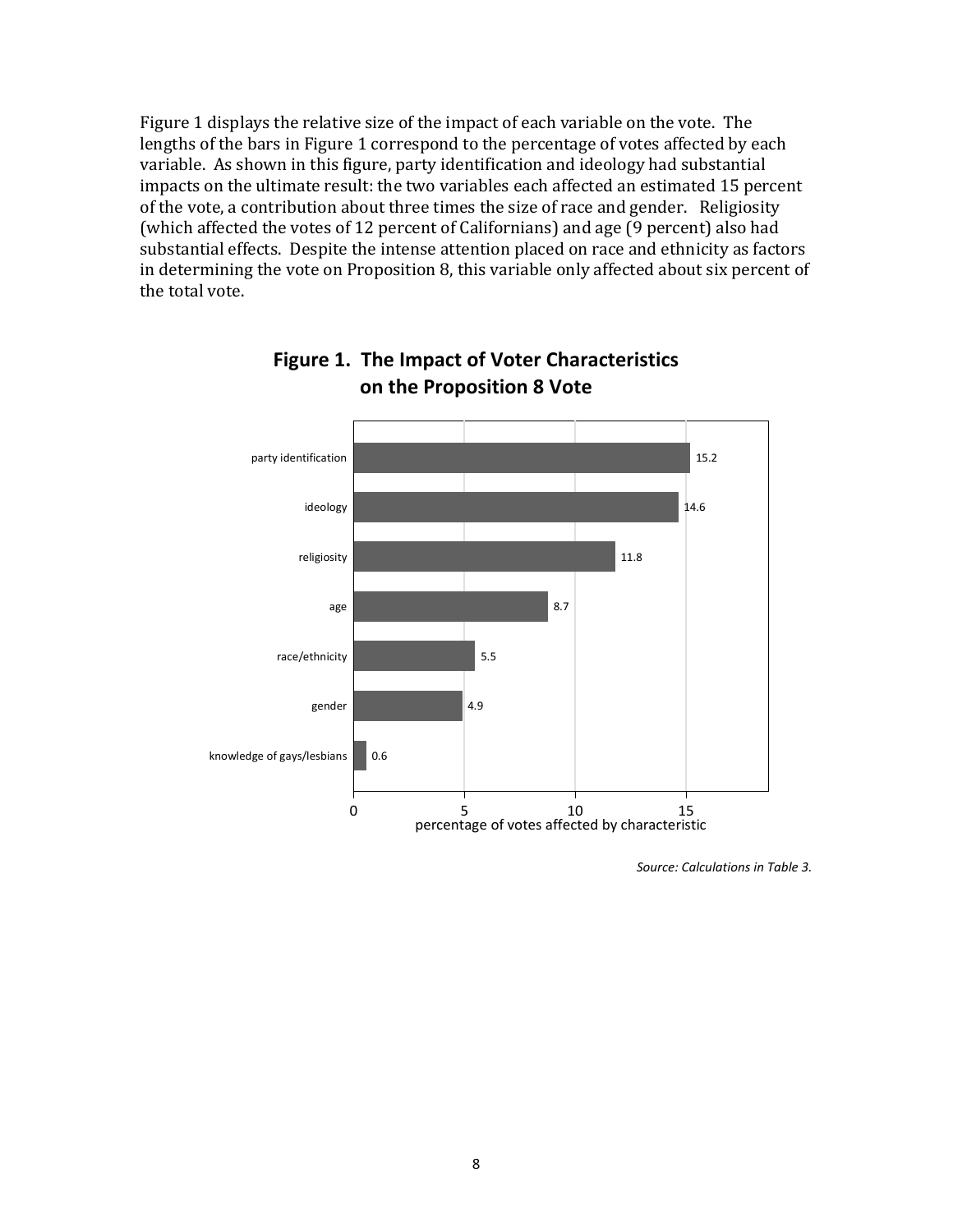### **AFRICAN AMERICANS AND PROPOSITION 8**

Here we present data indicating that while African Americans did support the measure at higher rates than voters as a whole, we have strong reason to think that their support was not as high as that estimated by the National Election Pool (NEP) exit poll (70 percent). Analysis of the full range of data available persuades us that the NEP exit poll overestimated African American support for Proposition 8 by ten percentage points or more. Furthermore, much of African Americans' support for Proposition 8 can be xplained by the fact that blacks tend to be more religious than Californians as a whole. e

**• Surveys conducted just before and just after Election Day found much smaller differences in support for Proposition 8 between African Americans and voters as a whole than did the NEP exit poll. The NEP result should thus be treated as an outlier that overstates black support for Proposition 8.**

As shown in Figure 2, two surveys conducted just before Election Day (by Field and SurveyUSA) found insignificant differences in support for Proposition 8 between African Americans and Californians as a whole. Two surveys conducted in the weeks following Election Day found similar results. On average, the difference in support between African Americans and all voters in these four surveys was just two percentage points. The NEP exit poll finding—that black support for Proposition 8 was 18 points higher than Californians as a whole—is most likely an "outlier," a result that is very different than what concurrent data trends suggest to be the case.



### **Figure 2. Support for Proposition 8 in Pre‐Election, Exit Poll, and Post‐Election Surveys**

*source: Authors' tabulation of polling data. Percentages calculated include only those expressing a preference.*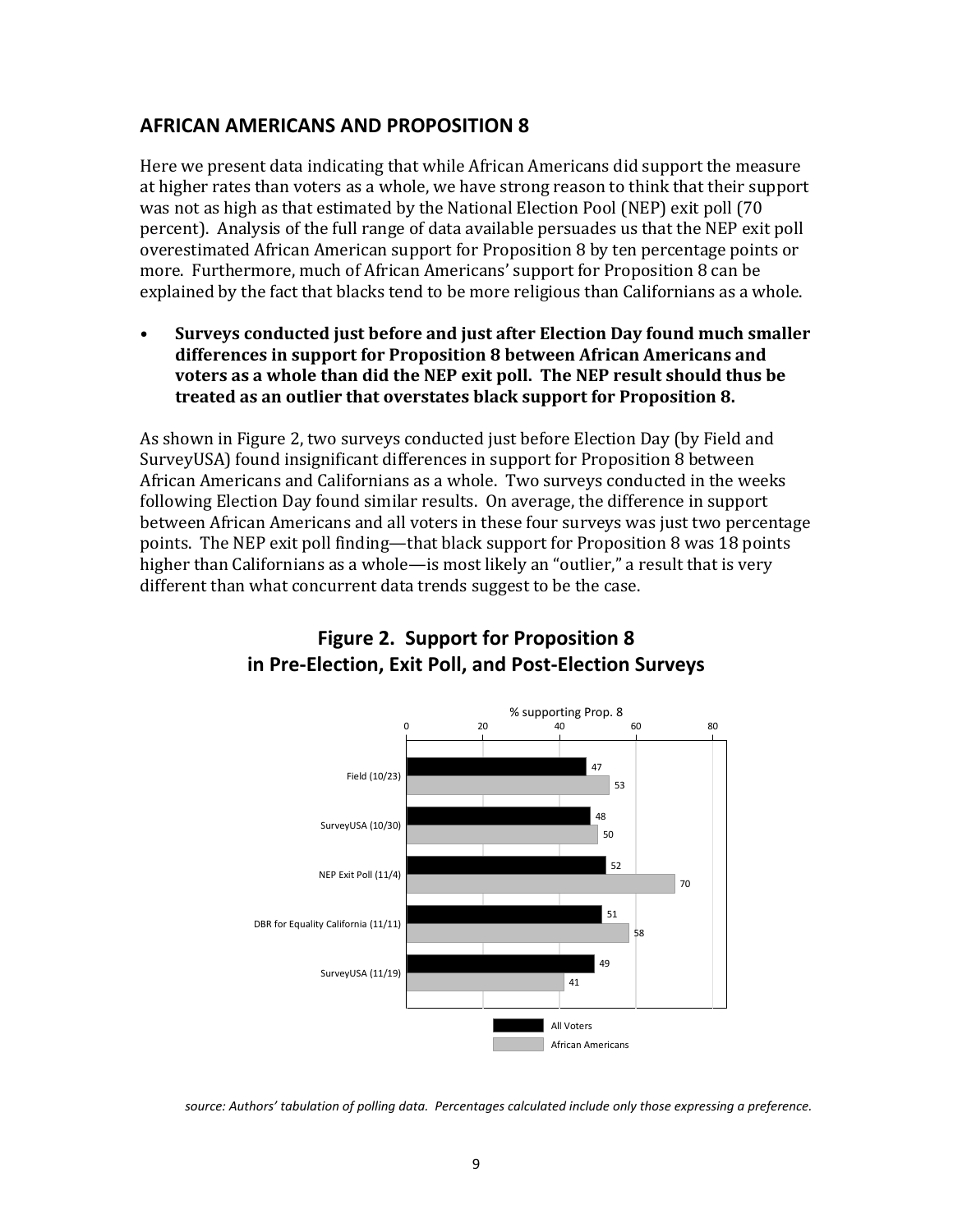**• Evidence from precinctlevel voting returns suggests that African American support for Proposition 8 was in the range of 57 to 59 percent.**

We analyzed precinct-level voting data on Proposition 8 from five California counties— Alameda, Los Angeles, Sacramento, San Diego, and San Francisco—that together comprise 66 percent of the state's African American population. By merging these data with estimates of the precincts' racial and ethnic makeup, we were able to assess the precinct-level relationship between voter demographics and support for Proposition 8.

### **Figure 3. Precinct Vote for Proposition 8 and African American Population in Five California Counties**



*Source: Peter Frase and the Center for Urban Research at The Graduate Center, CUNY* 

Figure 3 depicts this relationship with a scatterplot in which each precinct is represented by a point. The figure also includes a line called a "running‐mean smoother" that indicates the pattern taken on by the data. As seen in the figure, a slight but unmistakable relationship exists between the proportion of a precinct's voters who are African American and support for Proposition 8. Also, we note, that precincts with very few black voters (shown on the left‐hand side of the figure) supported Proposition 8 at levels about as high as those precincts with many black voters (shown on the right‐ hand side). That is, support for Proposition 8 was greatest in precincts that are the least racially diverse.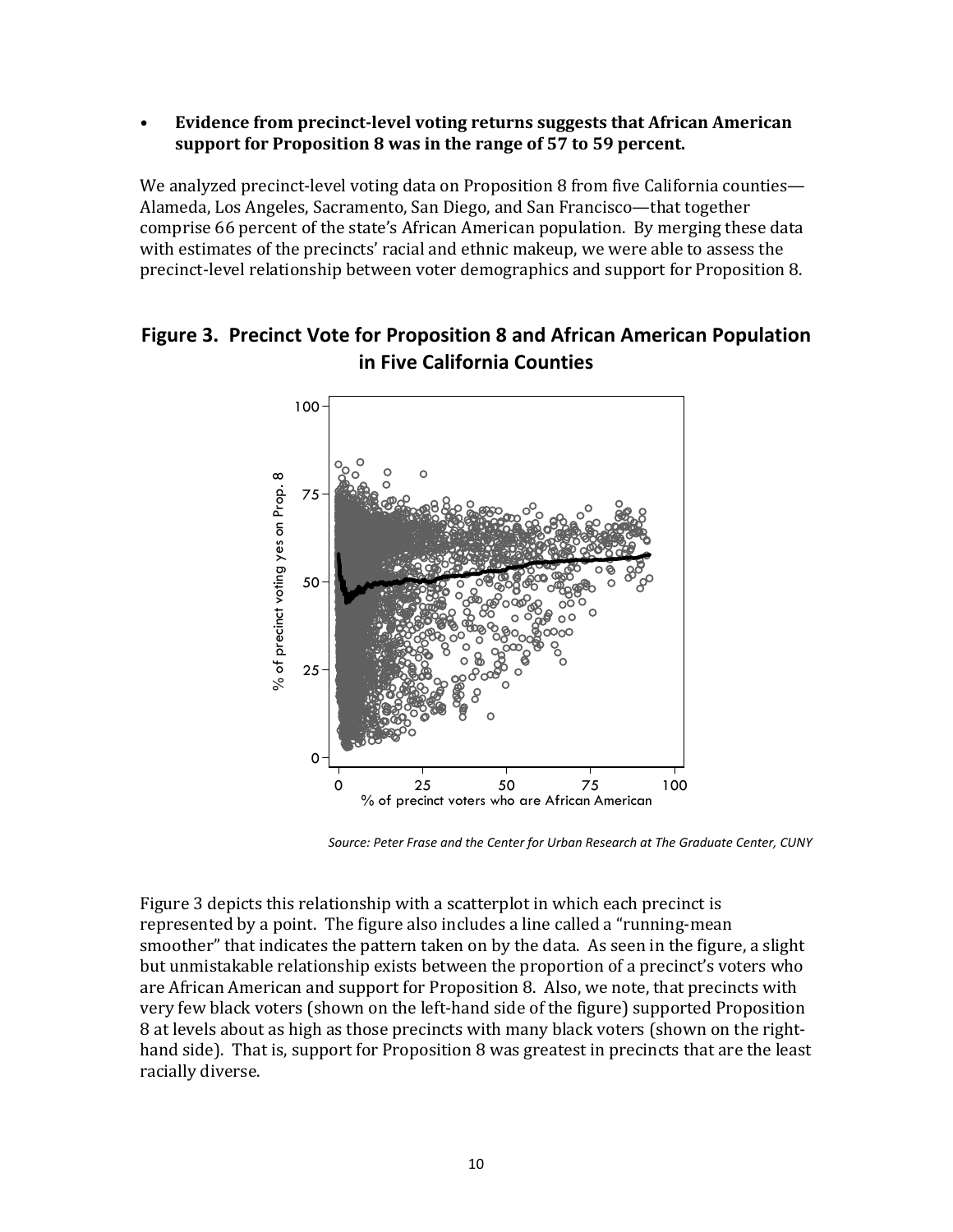While it is difficult to make precise inferences about individual voters from aggregate data, two statistical analyses that we employed generated estimates of African American support for Proposition 8 of 57 percent and 59 percent. The estimate of 57 percent is derived from ecological analysis conducted using the *EzI* software program (Benoit & King 1999). In this analysis, a control was added for the percentage of each precinct estimated to be Latino. The estimate of 59 percent is based on a much simpler approach, known as Goodman's ecological regression (Goodman 1953). Rather than being treated as definitive, these estimates should be considered as helping to corroborate the individual‐level findings discussed earlier in this section of the study.5

#### **• Much of the difference among racial and ethnic groups in support for Proposition 8 is explained by varying levels of religiosity.**

As shown in Figure 4, African Americans are more religious (as measured by frequency of attendance at religious services) than any other racial or ethnic group of California voters. As a whole, 43 percent of Californians attend religious services at least once per week. The share of African Americans attending services with this frequency is much higher: 57 percent. This difference in frequency of attendance between African Americans and the rest of the population is statistically significant. 6

As shown in Figure 5, controlling for frequency of religious attendance helps explain why African Americans supported Proposition 8 at higher levels than the population as a whole. Among Californians who attend worship at least weekly, support for Proposition 8 was nearly uniform across all racial and ethnic groups. Among those who attend worship less than weekly, majorities of every racial and ethnic group voted "no" on Proposition 8. The differences that remain among groups are not statistically significant at the 95% level of confidence.

<sup>5</sup> The precinct‐level data were developed and analyzed by Peter Frase and the Center for Urban Research at The Graduate Center, CUNY. Estimates of the percent of precinct voters who are African American and Latino were obtained from the California Statewide Database at the Institute of Governmental Studies, UC Berkeley. We note that the ecological analysis is a work in progress: future research will include additional control variables. We also note that Proposition 8 fared less well in the five counties analyzed (where the measure was approved by 48.3% of voters) than in California as a whole—although this partially reflects the fact that African Americans are more likely to reside in liberal counties than conservative ones.

<sup>&</sup>lt;sup>6</sup> The *p*-value associated with this test is less than .001.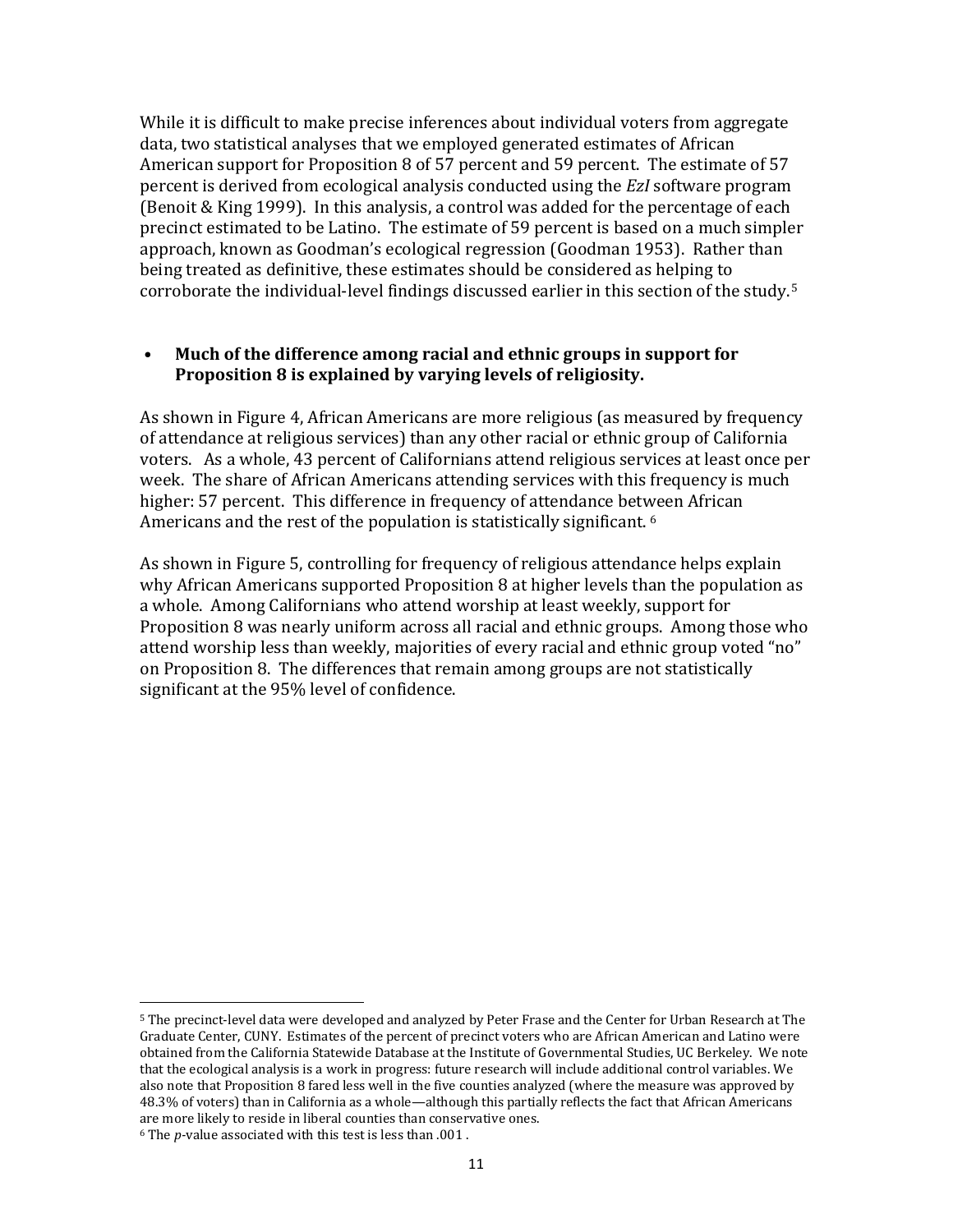

# **Figure 4. Frequency of Attendance of Religious Services by Race and Ethnicity**

## **Figure 5. Support for Proposition 8 by Frequency of Attendance of Religious Services and Race and Ethnicity**



*Source: DBR Survey of California Voters for Equality California, November 6‐16, 2008*

*Source: DBR Survey of California Voters for Equality California, November 6‐16, 2008*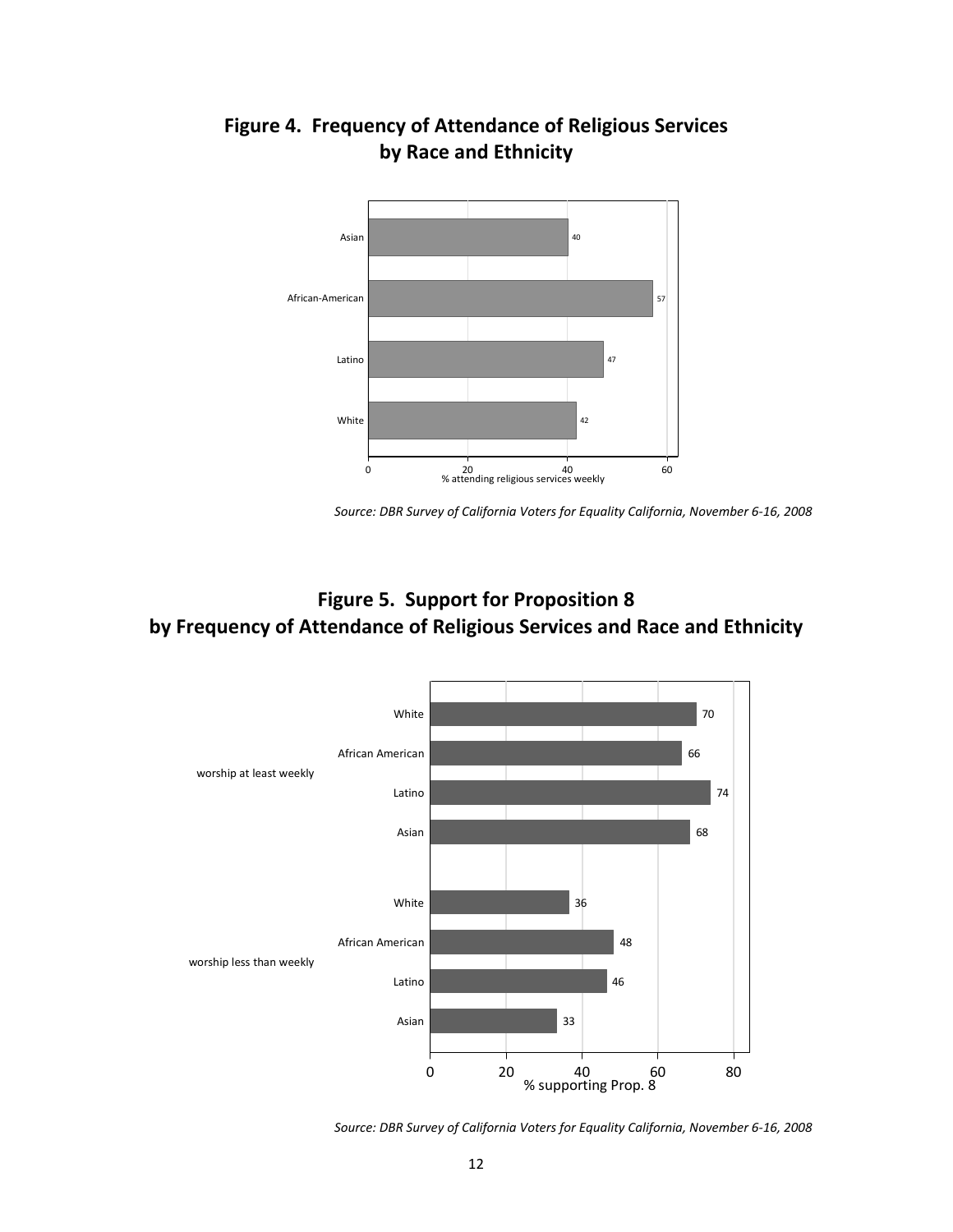### **THE FUTURE**

#### **• Since 2000, vote in support of marriage equality has grown by nearly ten percentage points—a trend found among virtually every demographic group in California.**

Eight years ago, Californians approved Proposition 22, a statewide ban on the recognition of same‐sex marriages, by 61 to 39 percent. (The proposal is also known as the "Knight Initiative," after the late state senator William "Pete" Knight, who spearheaded the measure). The two initiatives provide a unique opportunity to assess over-time change in Californians' votes on marriage, which we do in Table 4.

|                |                             | % voting "Yes"<br>on Prop. 22<br>$(LA Times, 2000)^T$ | % voting "Yes"<br>on Prop. 8<br>(DBR, 2008) | change,<br>2000-2008 |
|----------------|-----------------------------|-------------------------------------------------------|---------------------------------------------|----------------------|
| <b>Totals</b>  |                             | 61                                                    | 52                                          | -9                   |
| Gender         |                             |                                                       |                                             |                      |
|                | Men                         | 61                                                    | 54                                          | -7                   |
|                | Women                       | 57                                                    | 49                                          | -8                   |
| Age            |                             |                                                       |                                             |                      |
|                | 18-29                       | 58                                                    | 45                                          | $-13$                |
|                | 30-44                       | 56                                                    | 48                                          | -8                   |
|                | 45-64                       | 63                                                    | 47                                          | $-16$                |
|                | $65+$                       | 68                                                    | 67                                          | $-1$                 |
| Race/Ethnicity |                             |                                                       |                                             |                      |
|                | White                       | 58                                                    | 49                                          | -9                   |
|                | <b>Black</b>                | 62                                                    | 58                                          | -4                   |
|                | Latino/Hispanic             | 65                                                    | 59                                          | -6                   |
|                | Asian                       | 59                                                    | 48                                          | $-11$                |
|                | <b>Party Identification</b> |                                                       |                                             |                      |
|                | Democratic                  | 43                                                    | 30                                          | $-13$                |
|                | Independent                 | 58                                                    | 53                                          | -5                   |
|                | Republican                  | 80                                                    | 81                                          | $\mathbf{1}$         |
| Ideology       |                             |                                                       |                                             |                      |
|                | Liberal                     | 29                                                    | 22                                          | -7                   |
|                | Moderate                    | 57                                                    | 51                                          | -6                   |
|                | Conservative                | 84                                                    | 82                                          | $-2$                 |
| Religion       |                             |                                                       |                                             |                      |
|                | Protestant                  | 75                                                    | 66                                          | -9                   |
|                | Catholic                    | 59                                                    | 55                                          | $-4$                 |
|                | Jewish                      | 24                                                    | 17                                          | $-7$                 |

#### **Table 4. Change in Californians' Votes on Marriage Equality, 2000‐2008**

*\* LA Times exit poll data. Available at* http://www.latimes.com/media/acrobat/2008‐10/43119888.pdf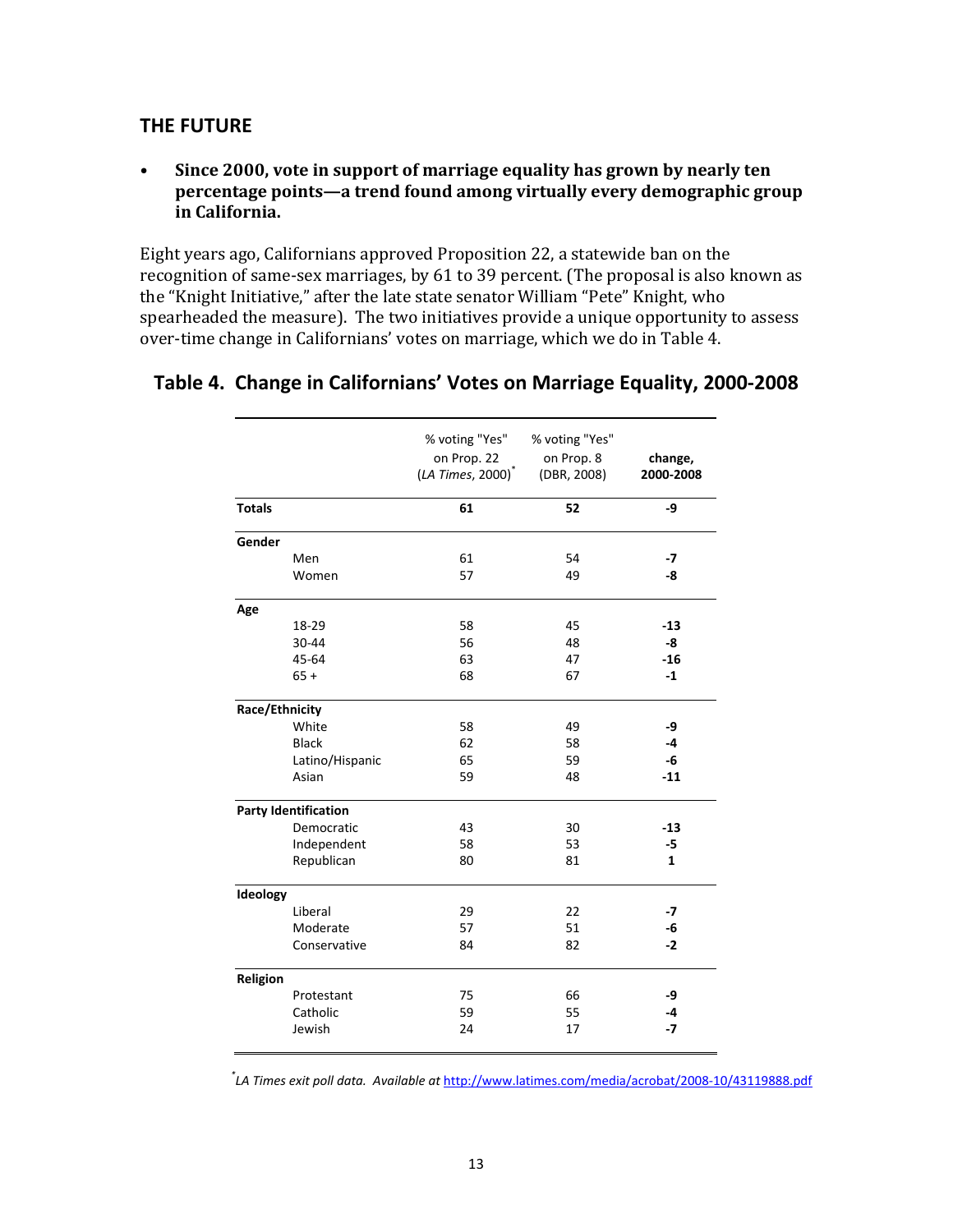Table 4 compares data from the *Los Angeles Times* exit poll on Proposition 22 in 2000 with the results from the DBR survey.<sup>7</sup> The table displays support for the marriage bans in 2000 and 2008 across demographic groups including gender, age, race/ethnicity, party identification, ideology, and religious preference. In nearly every instance, the votes of Californians have shifted in the direction of support for marriage equality. Men and women have moved toward approval of same‐sex marriage to a nearly equal degree (by 7 and 8 percentage points, respectively). Support has increased among every age group under age 65, across all racial and ethnic groups, and among Protestants, Catholics and Jews alike. The state's Democrats, independents, liberals and moderates have all shifted in the direction of marriage equality, as well. The comparisons reveal three groups that may be considered to be "holdouts" regarding the move toward approval of legalizing same‐sex marriage in California: Republicans, conservatives, and those aged 65 or over. Voting patterns among these groups have remained static over the past eight years, and all remain staunchly opposed to legalization. $8$ 

**Figure 6. Votes on Marriage Equality in California in 2000 and 2008, by Birth Cohort**



*Sources: Proposition 22: LA Times Exit Poll, February 2000 Proposition 8: DBR Survey of California Voters for Equality California, November 6‐16, 2008*

 $7$  To make the comparison, we use data from the DBR survey rather than the 2008 NEP exit poll to maintain consistency with the other findings reported throughout this study. The 2008 NEP estimates are broadly similar to those of the DBR survey (excepting, of course, the discrepancy discussed earlier in estimates of African American support for Proposition 8). Not all of the variables i n the DBR survey (including attendance at religious services) were available for comparison in the 2000 *L.A. Times* poll.

<sup>&</sup>lt;sup>8</sup> For the most part, these findings echo those identified by Lewis & Gossett (2008) in their analysis of opinion surveys of Californians administered between 1985 and 2006.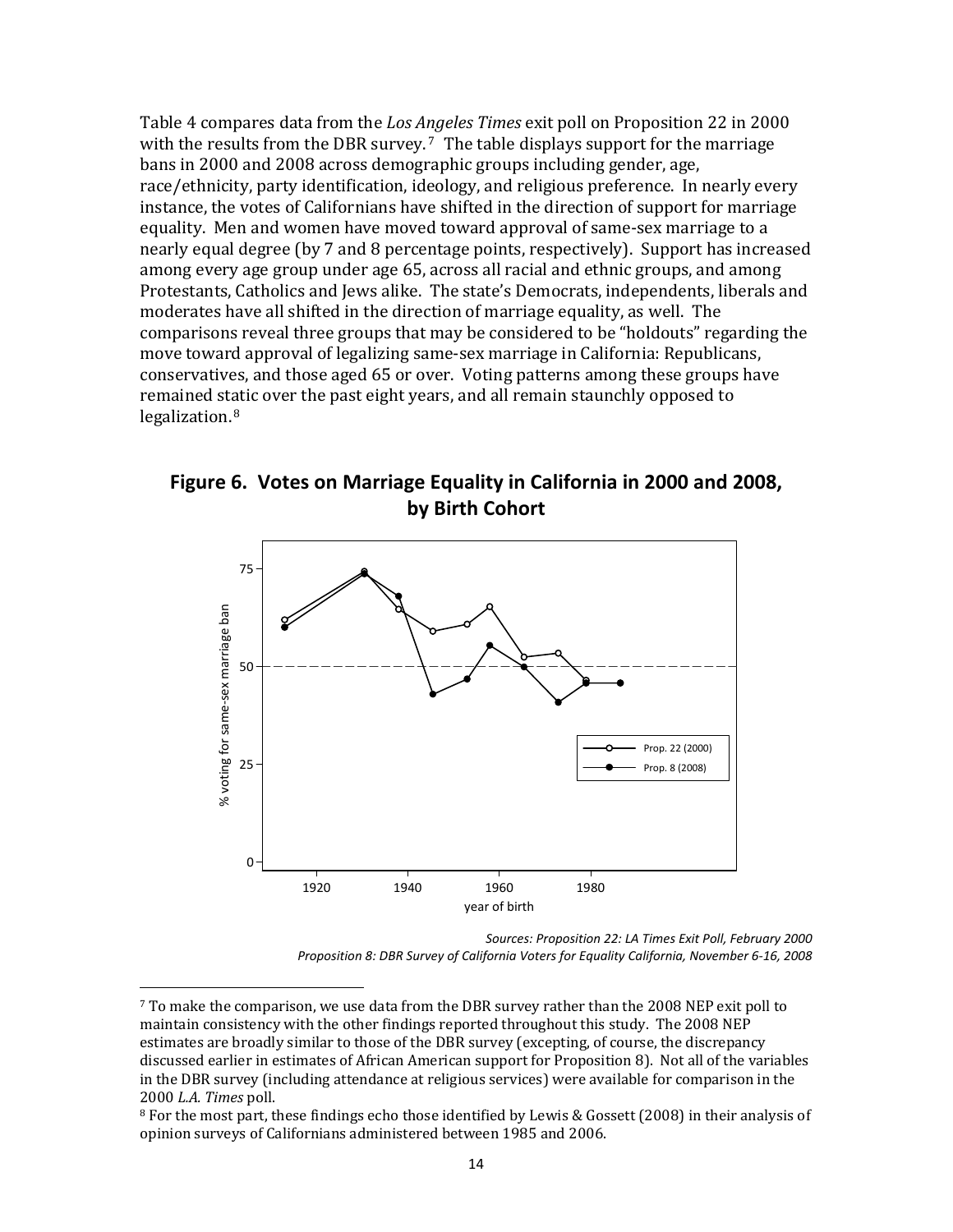Figure 6 displays another way to consider how Californians' votes on marriage equality have changed over time. The figure plots support for Proposition 22 and Proposition 8 among those in the same birth cohort—that is, those born in the same time period. By doing this, we are able to assess the extent to which Californians have actually shifted their votes over time.

The trends shown in Figure 6 are illuminating. The figure shows that virtually no change in the vote has occurred among those born before 1940 (that is, those who are currently 68 years or older). But the "Baby Boom" generation—those born between 1940 and 1960—has shifted substantially toward voting for marriage equality in just eight years. During this period, the vote for same‐sex marriage grew among "boomers" by 13 percentage points, and a slim majority of this generation voted against Proposition 8. Among those born between 1960 and 1982, the vote in favor of legalizing marriage has also increased, from 49% in 2000 to 53% in 2008.

The figure suggests that two factors—aging and generational replacement—may hasten the arrival of a day when a majority of Californians votes in favor of marriage equality. As Californians born from the Baby Boom and afterward have aged, they have become more supportive of legalizing marriage, and it is possible that this trend will persist among the youngest Californians as they grow older. At the same time, the newest voters enter the electorate with much more supportive views on same‐sex marriage and other rights for gay people than those who they replace.

### **CONCLUSION**

This study shows that the characteristics that shape Americans' views on many important political issues—including party identification, ideology, and religiosity played their expected strong roles in determining the choices of individual votes on Proposition 8 as well as the final statewide result. The differences seen among racial and ethnic groups in support for Proposition 8 were almost certainly more narrow than indicated by the Election Day exit poll conducted by the NEP, and we believe these differences do not merit the amount of attention they have received. We hope that this study shines light on a phenomenon that will ultimately be seen as more important to the future of marriage equality in California and nationwide: a change in voter sentiment toward support for legalizing same‐sex marriage whose swift pace is rarely seen on any issue in American politics.